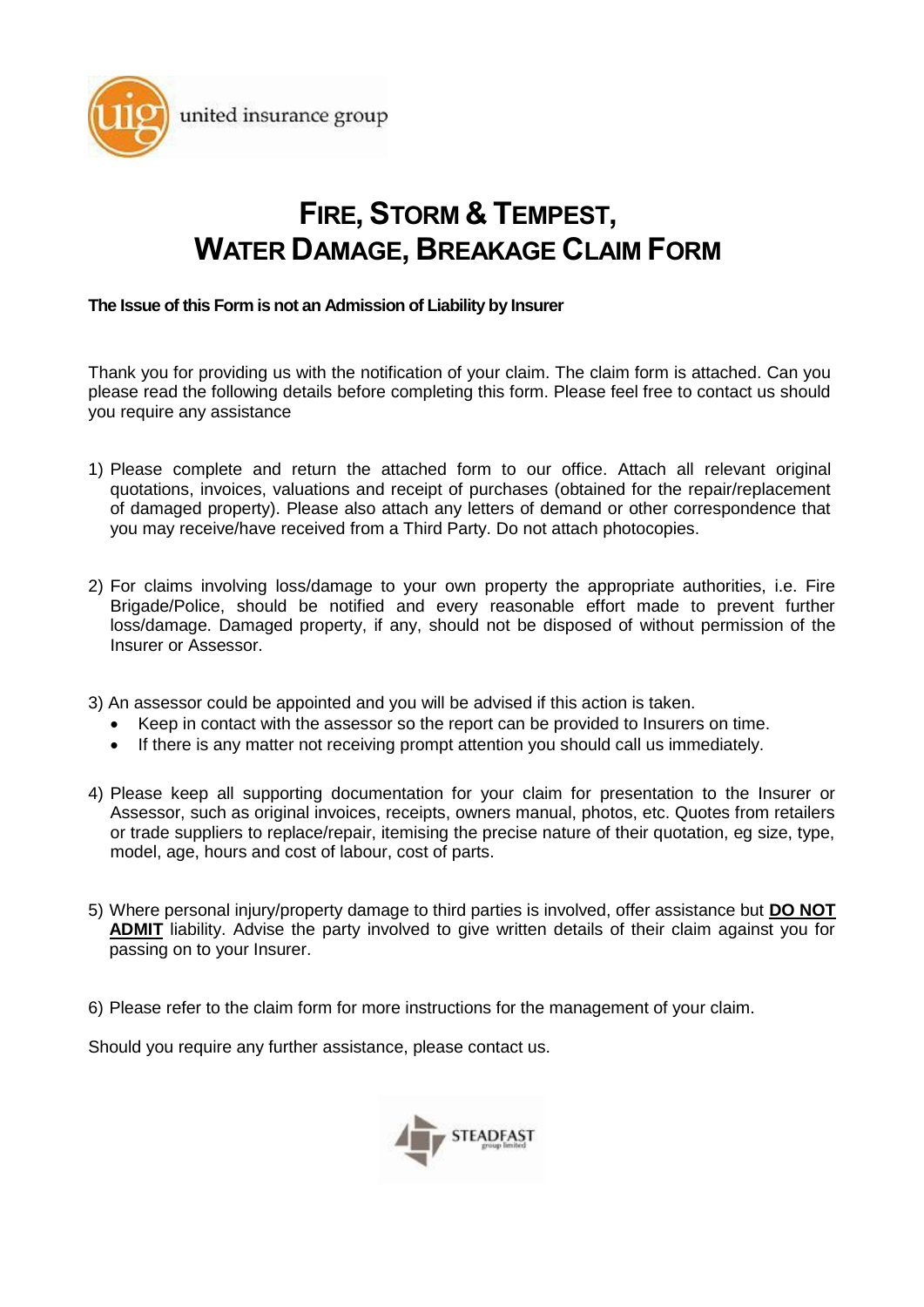

## **FIRE,STORM &TEMPEST, WATER DAMAGE, BREAKAGE CLAIM FORM**

## **The Issue of this Form is not an Admission of Liability by Insurer**

| Policy#:<br>Claim $#$ :<br>Please complete and return this claim form as soon as possible, so that your claim will receive<br>prompt consideration by the Insurers. |                             |                                                                                                                                                                                                                               |                                                                                                                       |  |
|---------------------------------------------------------------------------------------------------------------------------------------------------------------------|-----------------------------|-------------------------------------------------------------------------------------------------------------------------------------------------------------------------------------------------------------------------------|-----------------------------------------------------------------------------------------------------------------------|--|
|                                                                                                                                                                     | <b>THE INSURED</b>          |                                                                                                                                                                                                                               |                                                                                                                       |  |
|                                                                                                                                                                     |                             |                                                                                                                                                                                                                               | Surname ___________________________Other Names ______________________________Mr,Mrs,Miss,Ms                           |  |
|                                                                                                                                                                     |                             |                                                                                                                                                                                                                               |                                                                                                                       |  |
|                                                                                                                                                                     |                             |                                                                                                                                                                                                                               |                                                                                                                       |  |
|                                                                                                                                                                     |                             | Occupation experience and the contract of the contract of the contract of the contract of the contract of the contract of the contract of the contract of the contract of the contract of the contract of the contract of the |                                                                                                                       |  |
|                                                                                                                                                                     |                             |                                                                                                                                                                                                                               | Phone Private 11 Phone Private 2014 11:00 Phone Private 2014 12:00 Phone Private 2014                                 |  |
|                                                                                                                                                                     |                             |                                                                                                                                                                                                                               |                                                                                                                       |  |
|                                                                                                                                                                     |                             |                                                                                                                                                                                                                               | Email _________________________________Contact Name ____________________________                                      |  |
|                                                                                                                                                                     | Are you registered for GST? | No $\Box$ Yes $\Box$ > What is your ABN?                                                                                                                                                                                      |                                                                                                                       |  |
|                                                                                                                                                                     |                             | Have you claimed an input tax credit on the GST amount applicable to this policy?<br>Of the GST applicable to the premium?                                                                                                    | No $\Box$ Yes $\Box$ > Is the amount claimed less than 100% No $\Box$ Yes $\Box$ > Specify amount<br>$\%$<br>claimed: |  |
|                                                                                                                                                                     |                             | Are you entitled to claim an input tax credit for the repairs or replacement of the vehicle?<br>No $\Box$ Yes $\Box$ > Is the amount claimable<br>less than 100%                                                              | No $\Box$ Yes $\Box$ > Specify amount<br>%<br>claimed:                                                                |  |

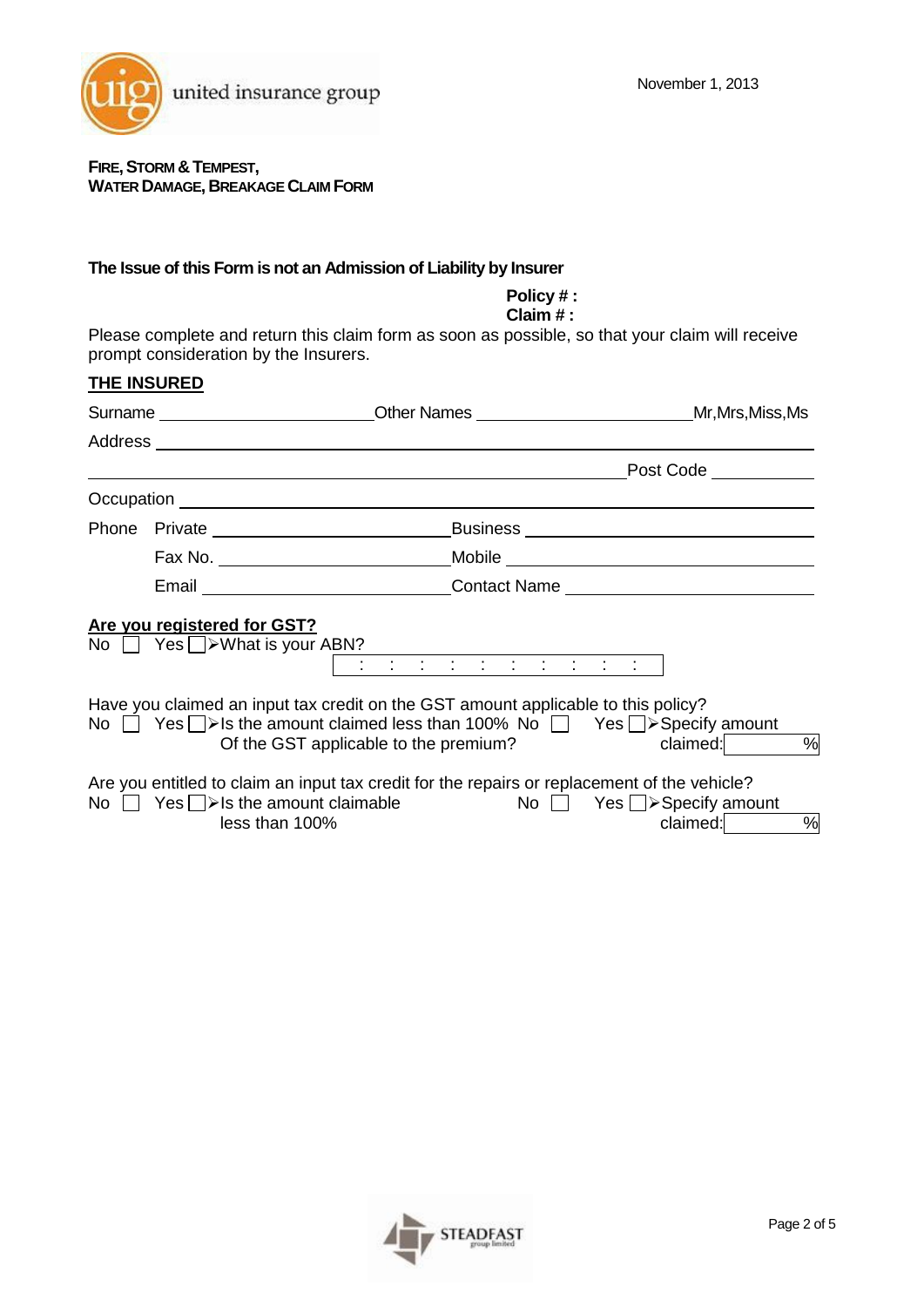| united insurance group<br><b>DETAILS</b>                                                                                                                                  | November 1, 2013        |  |
|---------------------------------------------------------------------------------------------------------------------------------------------------------------------------|-------------------------|--|
|                                                                                                                                                                           |                         |  |
| What was the Full Value of the Property at Time of Loss or Damage? \$                                                                                                     |                         |  |
| Name any other Person or Company having an Interest in the Property, which is the subject of this<br>Claim.                                                               |                         |  |
| Was there any Insurance, other than the above-mentioned Policy, current or extending to cover the<br>said Property, or any part of it, at the time of the Loss or Damage? | No<br>$Yes$ $\Box$      |  |
| Loss or Damage occurred at                                                                                                                                                |                         |  |
|                                                                                                                                                                           |                         |  |
|                                                                                                                                                                           |                         |  |
| Type of Loss or Damage (e.g. Fire - Storm & Tempest - Water Damage - Breakage - Loss -                                                                                    |                         |  |
|                                                                                                                                                                           |                         |  |
|                                                                                                                                                                           |                         |  |
| <b>CLAIM HISTORY</b>                                                                                                                                                      |                         |  |
| Have you ever previously sustained a Loss or Damage under a Fire or householder's<br>Policy?                                                                              | $No$    <br>$Yes$       |  |
| If so, was a claim made upon any Insurance Company?                                                                                                                       | No<br>Yes $\Box$        |  |
|                                                                                                                                                                           |                         |  |
|                                                                                                                                                                           |                         |  |
| 3. Amount of Claim paid. \$                                                                                                                                               |                         |  |
| Is any Third Party to blame for Loss or Damage?                                                                                                                           | $No \Box$<br>Yes $\Box$ |  |
| If so, who? $\qquad \qquad$                                                                                                                                               |                         |  |

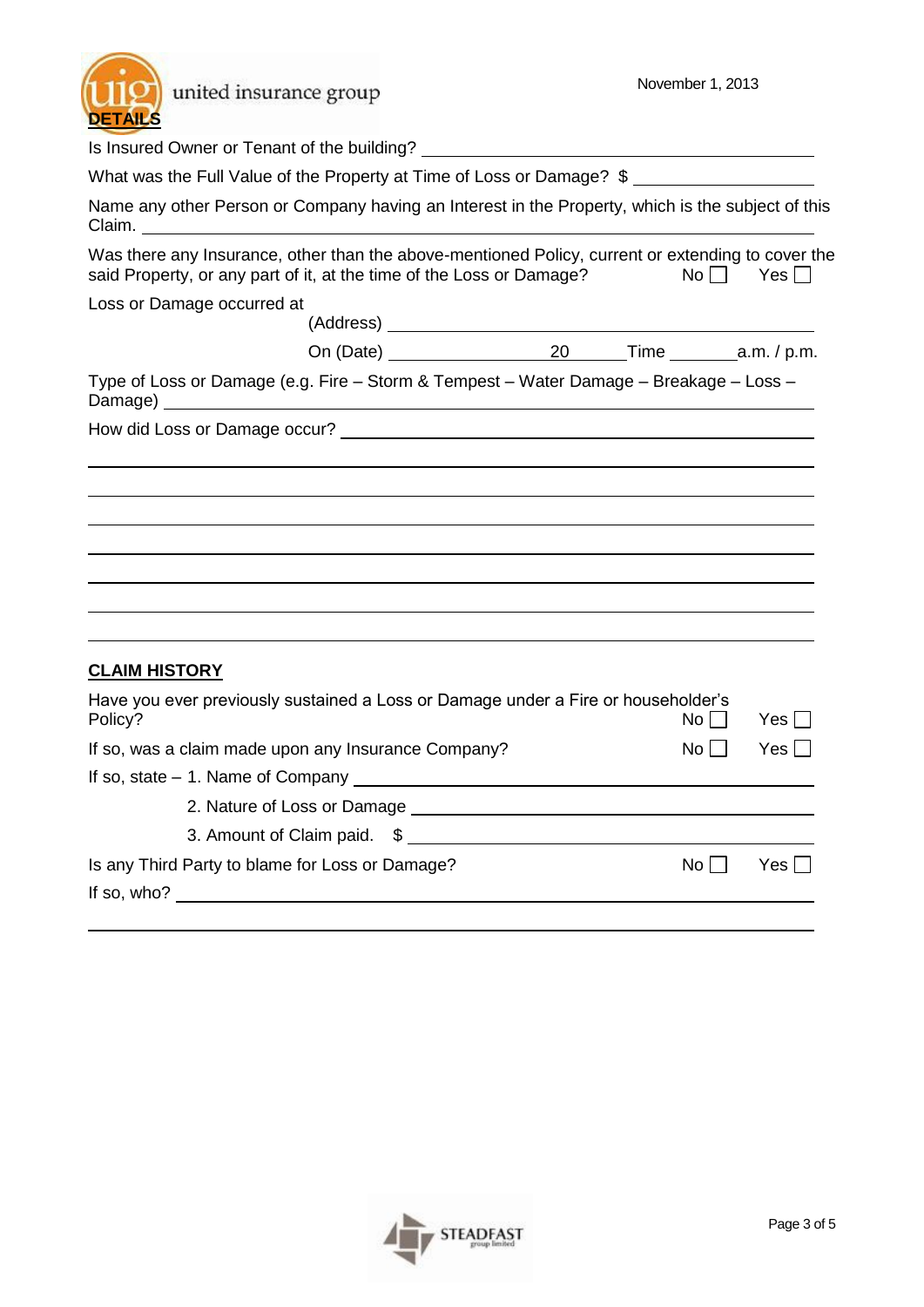| united insurance group<br><b>STORM and TEMPEST CLAIMS ONLY</b>                          | November 1, 2013 |            |
|-----------------------------------------------------------------------------------------|------------------|------------|
| What was the damage (Buildings or Contents)? ___________________________________        |                  |            |
|                                                                                         |                  |            |
|                                                                                         |                  |            |
|                                                                                         |                  |            |
|                                                                                         |                  |            |
| Through what type of opening did wind, rain, or water enter premises? _________________ |                  |            |
| Did Storm cause this opening?                                                           | No               | $Yes \Box$ |
| If so, how? $\qquad \qquad$                                                             |                  |            |
|                                                                                         |                  |            |
|                                                                                         |                  |            |
|                                                                                         |                  |            |
|                                                                                         |                  |            |

**To avoid unnecessary delay in processing your claim, it is important that you attach documentation to support:**

- **Ownership of all property claimed, e.g. Original invoices, owners manuals, photos, receipts, etc…**
- **The repair / replacement of your loss. e.g. original invoices, receipts, etc… by trade suppliers / repairers – itemising the precise nature of their quotation or work under taken e.g. Size, model, type, age, hours, cost of labour, parts, prices…**